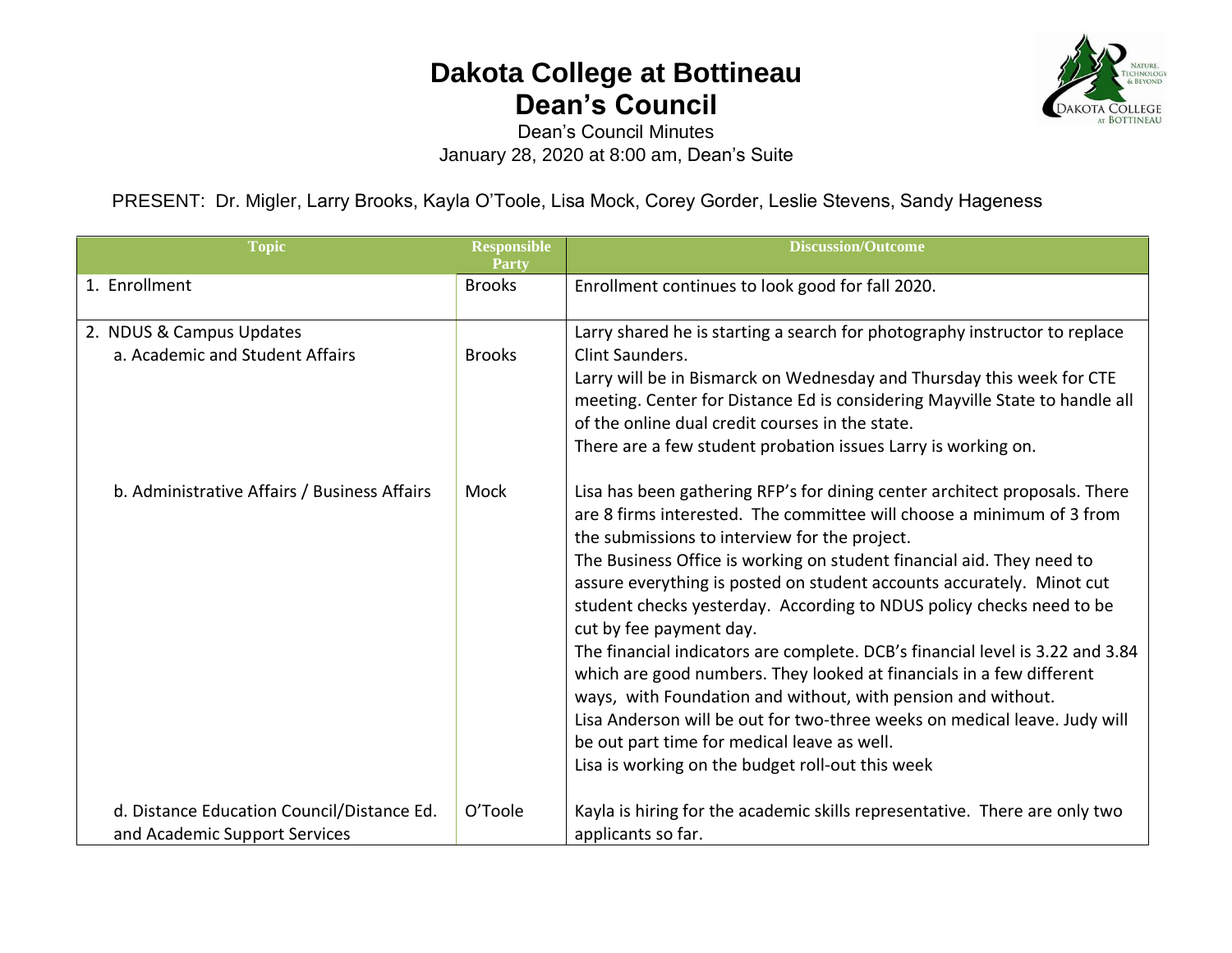## **Dakota College at Bottineau Dean's Council**



|                           |          | JC attended superintendent conference in Bismarck this week to promote      |
|---------------------------|----------|-----------------------------------------------------------------------------|
|                           |          | DCB dual credit. Kayla will be attending principal conference in Bismarck   |
|                           |          | this week.                                                                  |
|                           |          | There are 267 dual credit students registered with about 30 more left to    |
|                           |          | enroll, goal is 300 for spring enrollment.                                  |
|                           |          | Kayla is working on getting a faculty liaison process in place for NASAP    |
|                           |          | with a small ad hoc committee. She added two new members to the             |
|                           |          | NASAP committee, JC and Lexi.                                               |
|                           |          | Monday afternoon Kayla is attending a presentation at MSU about             |
|                           |          | disability services.                                                        |
|                           |          | Community Ed presentation will be held today at noon; Images Across         |
|                           |          | America by Clint Saunders.                                                  |
|                           |          | Looking at adding an additional opetion for LEAP which offers high school   |
|                           |          | students to receive their associate degree. Committee is working on name    |
|                           |          | for the program and then they will promote it.                              |
| e. Public Affairs Council | Hageness |                                                                             |
|                           |          | Promo information for the Hometown Career Scholarship shared. Ads will      |
|                           |          | be placed on local radio stations, promoted at home games, social media,    |
|                           |          | direct mail letters and email to area students.                             |
| f. Athletics              | Gorder   |                                                                             |
|                           |          | Working on cleaning up the office. Athletic survey results from students    |
|                           |          | and faculty, staff were reviewed. As women's hockey is the sport most       |
|                           |          | likely supported from the survey, Dr. Migler and Corey will meet to discuss |
|                           |          | the process for possible implementation at DCB.                             |
| g. Foundation             | Stevens  |                                                                             |
|                           |          | Leslie shared information about events coming up. Taco in a bag with be     |
|                           |          | served at Jack Pack night and again Thursday for faculty and staff over     |
|                           |          | noon. The father daughter dance is the afternoon of February 9. Trip raffle |
|                           |          | is scheduled for April 4.                                                   |
|                           |          | They are actively looking for hall of fame nominations.                     |
|                           |          | In addition, looking for interesting alums to feature on the Foundation     |
|                           |          | web site and also in the next magazine.                                     |